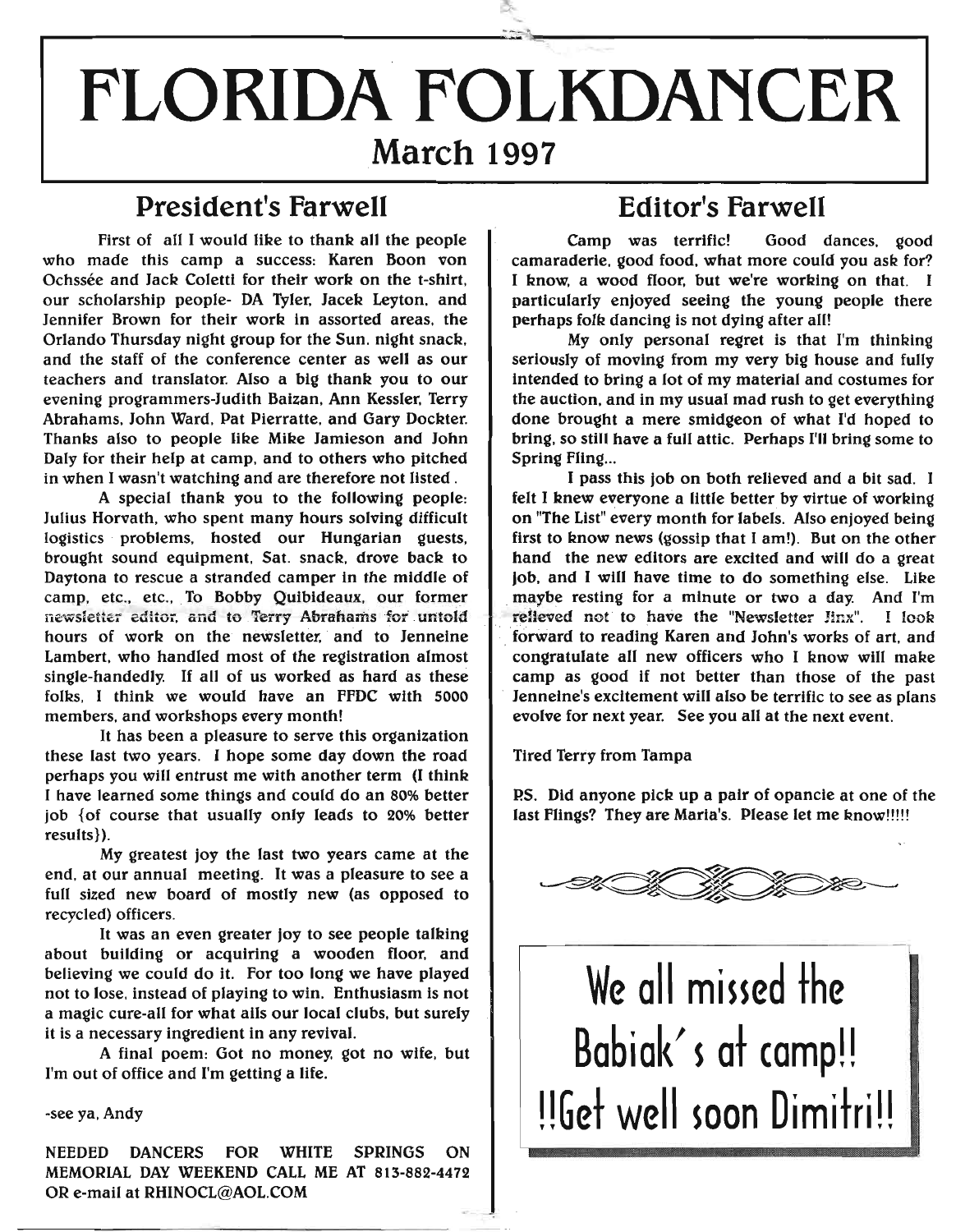

# 11 N G



Downtown St. Petersburg

#### **Spring Fling** Saturday, 5 April 1997 11 am -11 pm

Port Orange Senior Center on North Halifax Drive (South of Daytona Beach) Drive East off 1- 95 at Exit 85, the Port Orange Exit. onto Dunlawton Ave. take the first Left, one block after crossing Ridgewood Ave., or US-1, on to North Halifax Dr., just before the Bridge. It will be a little over one block on your left,

WOOD FLOOR! AIR CONDITIONED,

Spring Fling is a full day of request International Folk Dancing and is, as usual. FREE! All dance instructors are asked to share a favorite dance or two to help "cross pollinote" our groups, Please invite your friends to join you in this full day of FUN! Of course bring plenty of refreshments,

Again this year, an Ethnic Flea Market! Bring those items you wish to sell: costumes, collectibles, books, music, videos, etc. You keep all the proceeds!!! This is not for the Olga Princi Scholarship Fund, ( Please tag items with your price and name before you place them on the sale table)

Julius Horvath (904) 252-5738 horvath@america,com

April 11-13: Rang Tang in Atlanta April 12: SPIFFS International Singers and Dancers Annual Spring Concert

#### florida folk Dance Council Minutes of 1997 Annual Meeting

The following are highlights of the meeting:

1. They agreed to a \$50 ad in the SPIFFS program, feeling that people who attend this event should be a good target population for folkdancing newcomers.

2. Treasurers Report: None at this time, as Jenneine must get camp information together. The report will be published in a future newsletter. Camp fee may be going up,

3. Dues: It was decided not to raise dues, that the newsletter is covered at this point, and there is extra money for possible workshops and camp seed money.

4. Olga Princi Fund: scholarships are up to the discretion of the officers of the year. How many, how much, (full camp or just camp fees, not instructor fees).

5. Camp schedule: is there enough dancing? Too much resting? Agreed to leave as is.

6. Technology Committee report: John Daly has bought CD equipment and is making CD's from old tapes. Long discussion as to legality of copying, whether we should each do our own, have John do it, just buy CD's from vendors. Interested people should contact John for further discussion.

7. New officers: By unamimous vote: President - Jenneine Lambert; Vice President - Sal Tufekci Treasurer - Jack Seltzer; Secretary Toshi Nishida; Co-Editors: Karen Boon von Ochssee, John Daly.

8. Non Profit Status: still in tact. John will double check.

9. Camp Report: 115 participants were in attendance, a few got sick and couldn't come. Camp prices may go up next year.

10. Suggested coordination with other dance zroups in the area.

11. Wood floor: Floor committee to check into possibility of buying, storing, transporting, etc. Terry Abrahams, Andy Pollock.

12. Camp syllabus with songs will be sent either separately or with next newsletter. If interest in sheet music sources, call OPET.

13, Coming events announced: Rang Tang in Atlanta.

Meeting adjourned. Terry Abrahams (acting secretary)

#### **Friends From Afar**

Dear Everyone in FFDC,

Camp will probably be over when you get this post card. Mail is taking at least ten days from the mainland. Hal and I are having fun in Micronesia. I've started classes towards a teaching certificate. Hal is teaching ballroom dancing for free on Friday evenings. We hope to start folk dance soon.

Love.

Edwina and Hal Jung

#### **SPIFFS**

Mary Krueger and three of her SPICE (St. Petersburg International Children's Ensemble) kids attended camp for the first time this year. They had a great time! They all say hello.

I was hoping to have some of my dancers from the adult dance group there, but you know how people get busy. Maybe next year. Of course i had a great time. This was my first time ever being able to attend an entire camp uninterrupted! What a thrill. There were things to learn around EVERY corner!

As you can see, this newsletter looks a bit different. We are going to do some experimenting on the format. Comments and suggestions are welcome. Hope to see everyone real soon.

karen sun ray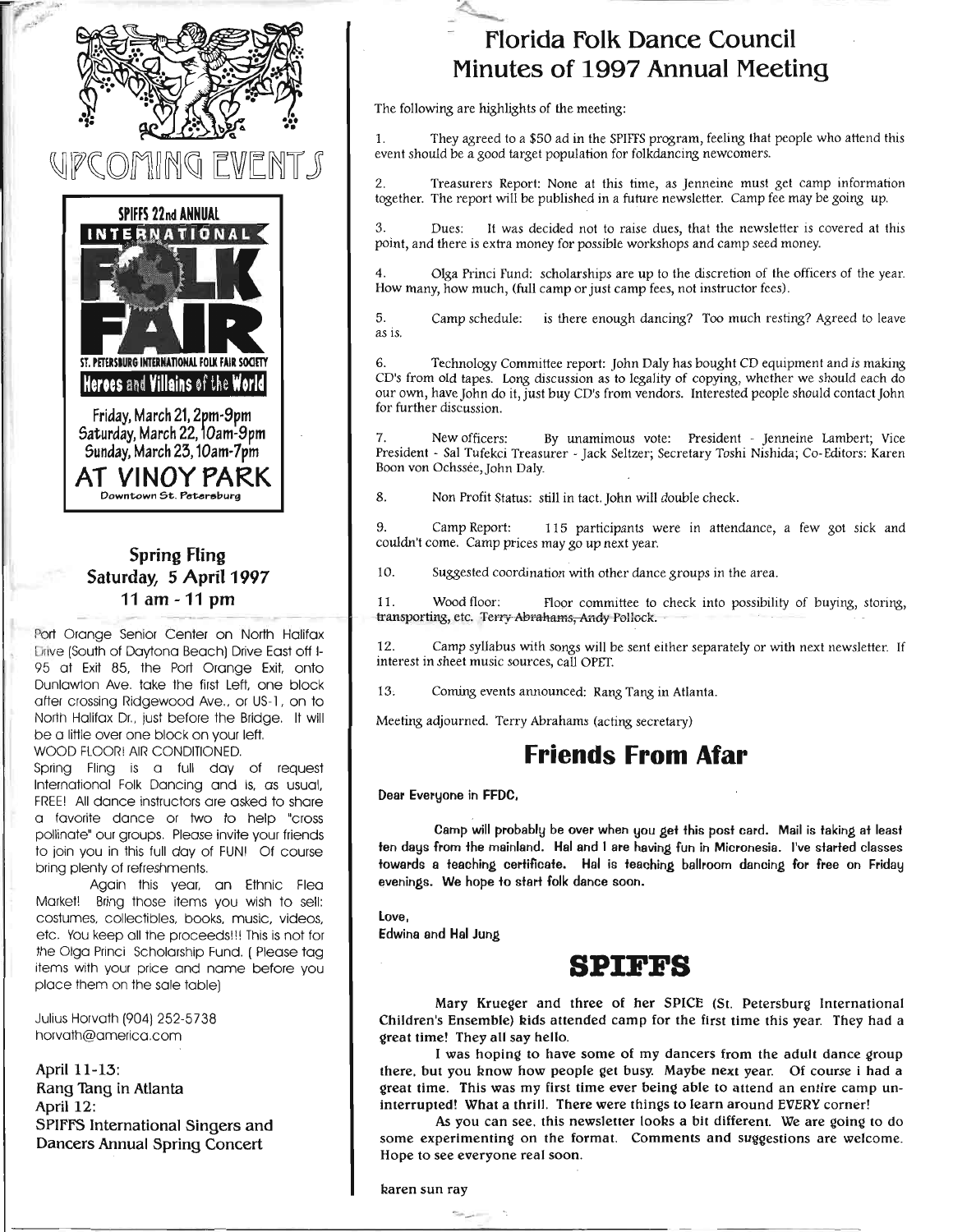### **FOlKSWINGERS**

The show must go on! On February 5 we performed for the Florida Fair at the Lee Civic Center in Ft. Myers. a charity event. I have a severe phobia of snakes. and just before we went on. I noticed a young man walking around with a huge snake around his neck. I turned for comfort to two others dancers. but they were phobic too. As we went on stage. we noticed a table across from us. filled with many tanks of snakes! If a group of phobic folk dancers can get through a performance. that's dedication. Rhumba Maria. Tracinarci, Neapolitan Tarantella. Hava Nagila and Zorba are indeed in our feet. Pat & Neil Valanty have been joining us Tuesday evenings at the Alliance of the Arts to teach Italian dances they learned in their Pennsylvania group. Ballarini Italiani. Katy Sturgis. a lawyer in town. taught us the policemen's version of the Macarena. Florence Nalven from Lakewood. N.J. has joined us for a few weeks. teaching some dances from her group which performs 40 weeks a year.

Lynn Badagnani

### **Orlando News - OIFDC**

Dear Terry.

ON THE ROAD AGAIN! On February 20, the club decided to change our location to become the night time edition of the Cultural Dance Club at Valencia Community College. East Campus. We also voted to change nights from Thursday to Wednesday. The East Campus is located close to the East-West Expressway and the Greeneway. Youcan always call at 407-275-6247 to get directions.

On the same night. we elected a new vicepresident. Juanita Schockey. After being treasurer for over ten years. she agreed to back up Bobby in his absence by becoming our new vice-president.

We thank all the outgoing officers for a great camp. We always enjoy it so much every year. Kudos to Andy. Terry and Jenneine. Also. thanks to all the new officers mainly from Gainesville. I can say from experience that having most or all the officers from the same city is definitely an advantage.

#### Pat Henderson

## **Sarasota Scottish Country Dancers**

At the beginning of this month we had an influx of new dancers. How nice ! To accommodate these dancers and some almost-new dancers Cubby Whitehead has started a program where the first hour is devoted to footwork (from which all can benefit)

tormations and introduction of some easier dances.

January 25th was a fun day at the Sarasota Heritage Games until a typical Florida thunderstorm about 2:30 P.M.sent everyone scurrying to the nearest shelter. END OF DANCING and many other activities. Many dancers will be attending the Dunnedin Ball on March 8th. There are some dances to review for this as well as the ones for the Spring Fling at Titusville. Many of the Scottish dancers who are also international folk dancers will be attending Folk Dance Camp. We'll be anxious to hear reports from the great weekend. We are grieved at the loss of our dear friend John Millett. Although he hadn't been able to dance with us for a while. the hope had been for the future in post-op health. John you are in our hearts.

GladysWiedorn. Secretary

 $\overline{\phantom{a}}$ 

# TAMPA TALK

Camp is over and Tampa folks agree it was a good one. Of course some of us are more prejudiced than others. and we are also more relieved than some others! It was great seeing old friends making new ones. dancing ourselves silly.etc. etc.

Judith and Ernesto are off to Spain again. Maria was highly responsible for a big Hispanic Day in Ybor City. which is why she never gets to camp - but she certainly is doing a related subject. She and Bobbi and Barbara do a lot of performing and helping in that area. They have a "Golden Girls" Spanish performing group. which is really super and they are asked to perform very often. They did a couple of numbers for us at the International Day that Andy had here in Tampa. Ursula's husband is on an upswing and we are all praying that it continues. We were saddened by the death of Carol's father. and of course John Millet. Many of us attended the Contra Sno Ball sponsored by the Friends of Old Time Dance. Some of us will be performing with other groups at SPIFFS Folk Fair [see flyer elsewhere] (I couldn't help myself - I know 'the editor should have made that note - but it helped my withdrawal symptoms). John Chambers and Shelly Drowns. in town for their wedding. played at Judith's Scan group last week. They used to play for our International group when they lived in Tampa.[see next article next month for a review of the most amazing and unusual wedding).

Terry Abrahams